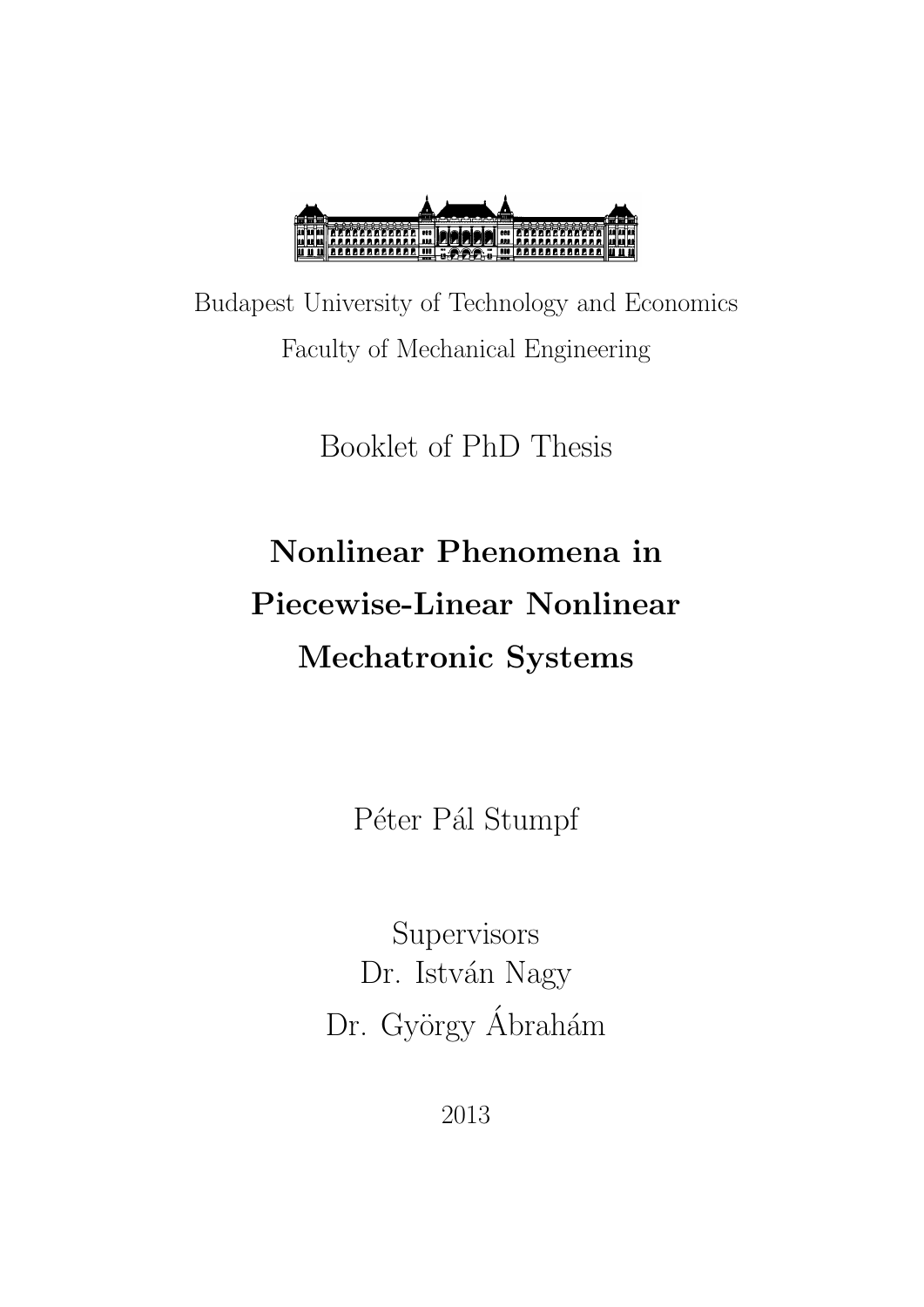# Outline of Thesis Work

Many unexpected irregular behaviours caused by nonlinearities arise in mechanical and mechatronics engineering systems. The most common nonlinearities in the engineering practice are the friction, saturation, hysteresis, dead band and the backlash. Another source of nonlinearities caused by the controlled switching actions in power electronics converter. They play important role in up-do-date high-performance digitally controlled engineering systems, from milling machines via robotics through to the utilization of renewable energies, as they enable the efficient conversion of electric power to mechanical power and vice versa, furthermore to convert the electric power from one form to another.

In general, the power electronics converters are variable structure systems generated by a series of periodic switchings. Generally each structures can be modelled by linear time-invariant models therefore the systems are piecewiselinear. The overall systems are nonlinear as the switching times depend on one or more state variables or they are determined by nonlinear Pulse Width Modulation techniques.

One of the main goals of my research work was the comprehension and explanation of some unexpected phenomena caused in piecewise-linear systems, like the malfunction and breakdown of a high speed electro-mechanical drive including induction machine fed by voltage source converter or the large oscillations in the current signal of a Power Factor Correction (PFC) Converter. The analysis and understanding of nonlinear phenomena can help to improve the performance of the systems. The other goal of my work was to improve the reliability and extend the stability range of variable structure systems by novel auxiliary state vector technique. Its application is demonstrated for example in a PFC Converter.

The dissertation is divided into three chapters based on my three main research topics. Each chapter follows the same structure. After presenting the main motivation for the research a short review of the literature in the field is given. After that, the theoretic background required to understand the novel scientific contribution of the chapter is discussed. It is followed by the physical and mathematical description of the new contribution verified by simulation and experimental results supporting the theoretical predictions. At the end of each chapter the novel results and achievements are summarized in form of thesis. Furthermore, my related publications and the practical significance of the results are given.

Hereby I shortly summarize each of my research topics and introduce my theses.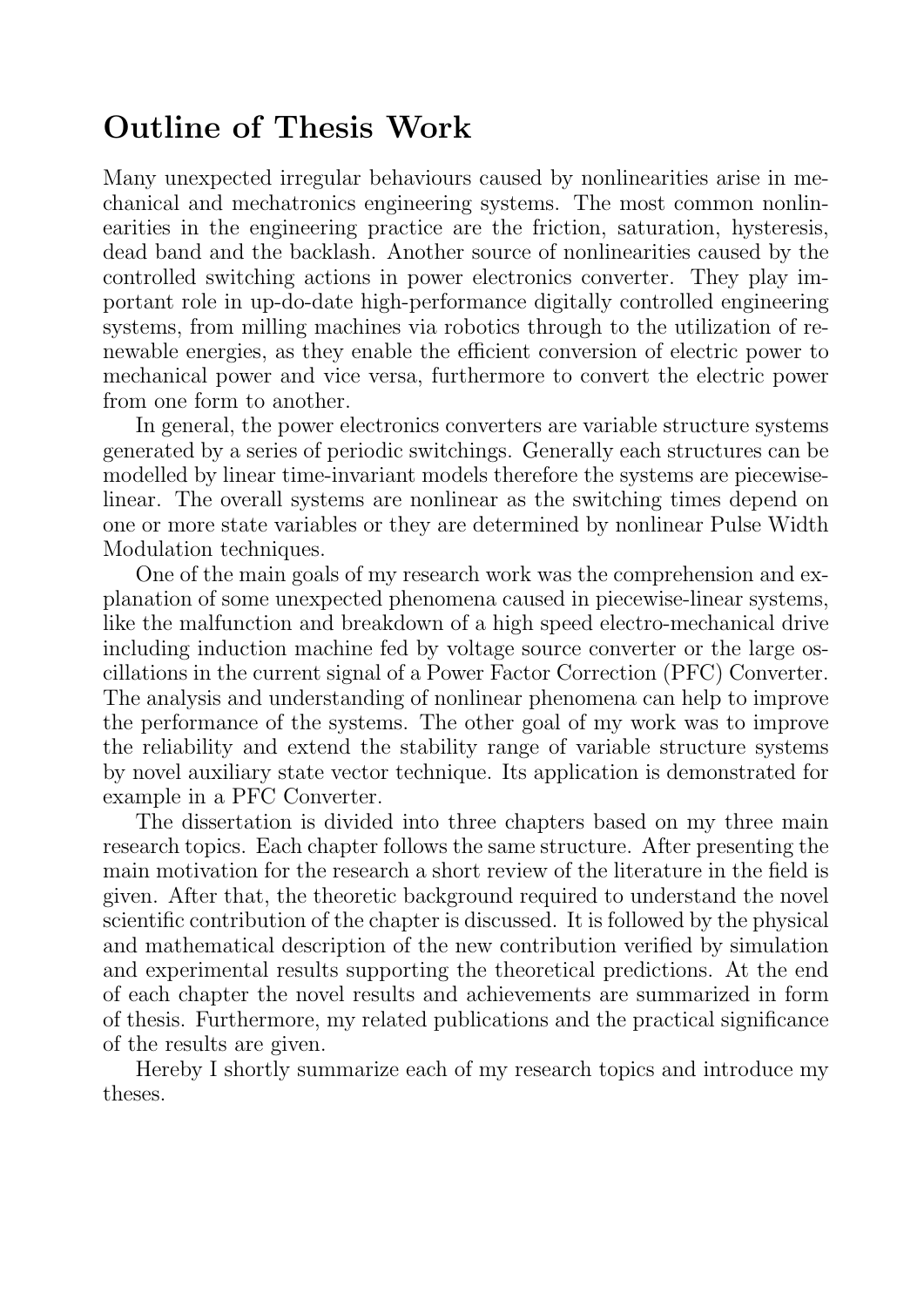## DC Component and Subharmonics Generation of PWM Techniques in Ultrahigh Speed Drives

Failures of ultrahigh speed induction machines (USIM) experienced in the laboratory initiated my research work in the field of Pulse Width Modulation (PWM) techniques applied in threephase two-level Voltage Source Converters (VSC). The source of difficulties was the interaction of the Pulse Width Modulated (PWM) VSC and the USIM.

The basic feature of the PWM controlled VSC fed USIMs is the low frequency ratio  $m_f = f_c/f_r$   $(m_f < 15)$  owing to the necessarily high fundamental  $f_1$  or reference  $f_r$  frequency and the carrier frequency  $f_c$  with limited maximum value leading to stator voltage and current harmonic spectra far more unfavorable as compared to those obtained at low fundamental frequencies. It should be noted, the problems encountered with the high speed drives appear also in high-pole count motor, used widely for hybrid and electric vehicles.

It is occasionally stated that the naturally sampled carrier-based PWM techniques do not generate DC components in the output phase voltage for synchronous PWM, when the frequency ratio is integer. The same results can be obtained by calculating the DC component using the double Fourier expansion method. I have proven just the opposite: when  $m_f$  is low and integer considerable DC components can be generated for natural sampled carrier-based PWM techniques when  $m<sub>f</sub>$  is even and not multiple of 3. As it was shown the DC components can be avoided for even  $m_f$  if the number of samples during a carrier period is limited to be  $n = 2$  (Doublesampled).

However, in most of the literature it is suggested to apply synchronous PWM and integer  $m_f$  if  $m_f \leq 12 - 15$  even when  $f_1$  varies, in most of the commercially available three-phase inverters the switching frequencies can be varied only in discrete steps (e.g. 3-6-12-16 kHz) resulting in asynchronous PWM. It gives the practical significance of investigation of the effect of low and non-integer  $m_f$ . Furthermore, as it was shown, subharmonic voltage component can results significant additional loss when  $m_f \leq 15$ . The presented results have to be evaluated in the light of many publications stating that the effect of subharmonics can be neglected.

Natural Sampled (NS) carrier-based PWM can be a favourable modulation for low  $m<sub>f</sub>$  as no distortion or delayed response to the reference signal are introduced. Recently many researchers deal with the digital realization of NS utilizing the parallel computation properties of FPGA by increasing the number of samplings during one carrier period. In the dissertation a method for digital implementation of NS is presented which can be used even for low-cost microprocessor, where the registers of the PWM peripheral can be updated only twice during a carrier period. Contrary to other digital Natural Sampling techniques presented in the literature, the advantages of the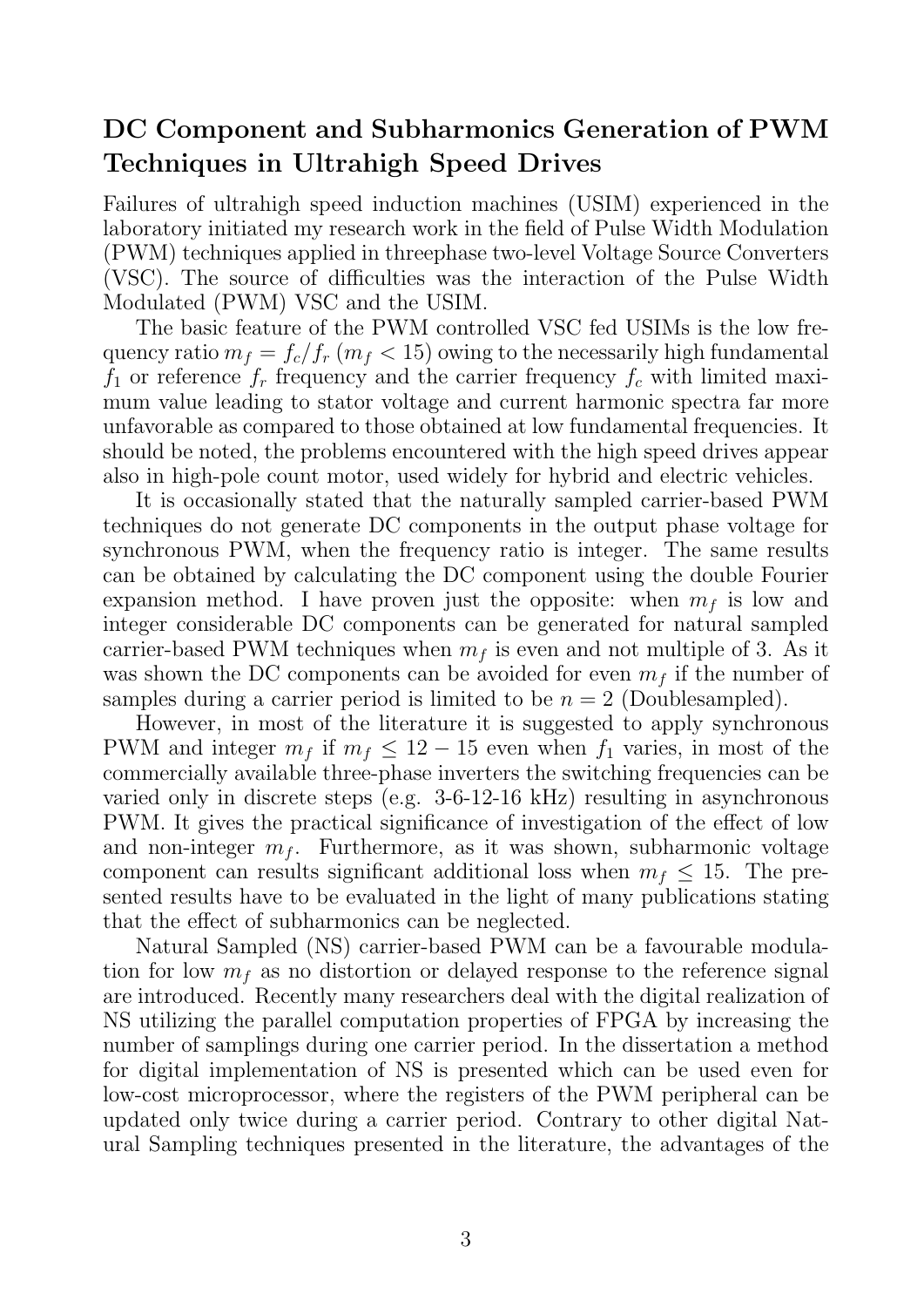method are that the multiple edge generation does not exist and it is enough to call the algorithm only twice per carrier period.

The results are detailed in Chapter 1 of the dissertation. The three novel scientific results are summarized in Thesis 1. The theoretical results were verified by computer simulations and laboratory measurements.

## Stability Analysis using Auxiliary State Vector

Switching-mode power converters are probably the most commonly used devices as they can be found from simple domestic applications (like PFC converter) to different high performance drive systems (like DC or AC motor drive). The ever increasing need for producing more reliable, more effective and less expensive systems make the analysis, understanding and design of such switch-mode power converters important, interesting and even imperative.

It is common to analyse the stability and dynamical behaviour of these variable structure piecewise-linear nonlinear systems by discarding the switching details and retain only the average dynamics of the system. While this average model can be analysed easier using several tools available from linear control theory, it fails to capture the instabilities as the effect of the switching action. Furthermore in linear systems theory the loss of stability implies that the state diverges without limit. However, in nonlinear systems the outcome of a stability loss does not lead to an unlimited explosion of the variables. These devices may exhibit undesirable irregular behaviours such as bifurcations and chaotic motion.

The target of my research work was twofold. Firstly, to use and illustrate the application of the so-called auxiliary state vector to detect the subharmonic and chaotic dynamics of the state variables that could occur in systems applying switch-mode power converters. Secondly, to compensate the instabilities and expand the stable operation range of the studied systems. Two systems, a current controlled DC motor drive and a digitally controlled Power Factor Correction (PFC) with boost converter were analysed. Both systems are realized in the laboratory to verify the theoretic and simulation results.

It should be noted in the literature the Jacobian matrix of the PMF of the DC drive system was derived only for proportional controller. Furthermore, the results regarding to the PFC converter should be evaluated in the light of many publications in the field: On the one hand, the theory of nonlinear dynamics for stability analysis was applied mostly for PFC converters using only analog circuitry. On the other hand, mostly linear control theory was applied for the stability analysis of digitally controlled PFC converters.

I have shown that the novel method selected by me implying the so called auxiliary state vector inherently contains the feasibility to extend the stability range by adding a stabilizing signal into the control loop and the calculation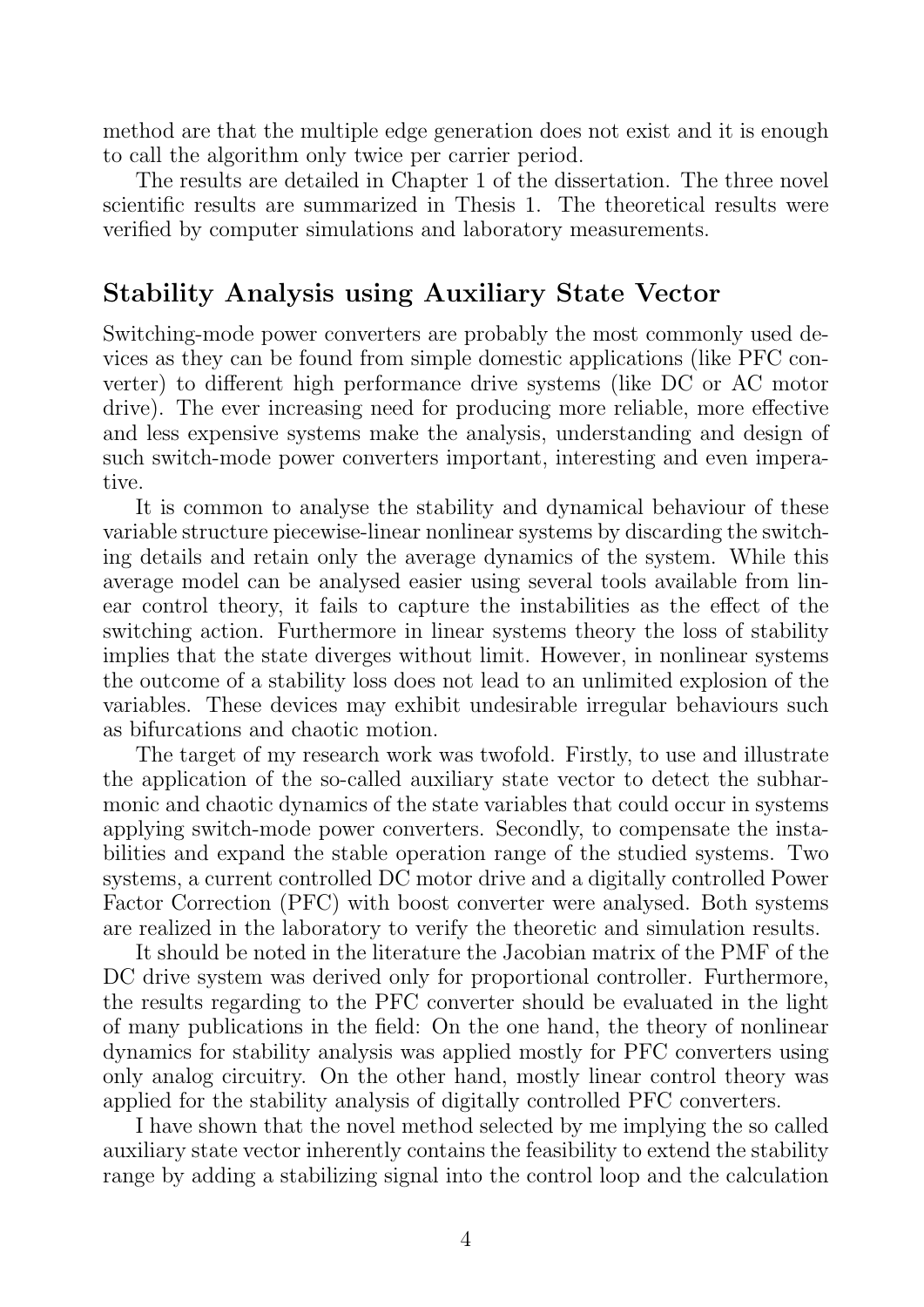of the parameters of the stabilizing signal. Furthermore I suggested a method to modulate the ramp signal for PFC converter according to the sinusoidal input voltage. I derived the equation of the stabilizing signal in the discrete time domain as well.

The results are detailed in Chapter 2 of the dissertation. The three novel scientific results are summarized in Thesis 2. The theoretical results of the stability analysis and the stability range extension were verified for both systems by computer simulations and laboratory measurements.

## Effect of Sampling of Space Vector Modulation in Field Oriented Control Drives

Field Oriented Control technique is one of the mostly applied algorithm to control the speed and the flux of a three-phase electric drive thanks to its high performance and the advances in the semiconductors technology in both power and signal electronics. Due to its many advantage FOC driven electric machines are applied for drive systems of low-cost home appliances, like washing machine, to high performance and expensive systems, like transportation or manufacturing automation.

Furthermore as there is a strong trend to avoid mechanical motion (speed/ position) sensors because it reduces cost and improves reliability and functionality of the drive system my investigation is focused on a speed sensor-less FOC drive.

The application of high precision shunt resistors to measure the stator currents is a popular solution in Field Oriented Controlled electric drives due to the low system cost and exact measurements. Mostly the resistors are placed in the bottom of the inverter leg limiting the sampling frequency to be the carrier frequency  $(f_s = f_c)$ .

In the last decade increasing attention has been given to high speed and high pole count motor drives. Even with the up-to-date digital devices with clock frequency in the range of tens of MHz, the sampling frequency is limited due to the shunt resistor measurement technique. It results that not only the ratio of the carrier to the actual fundamental frequency  $m_f = f_c/f_1$  but the ratio of the sampling to the actual fundamental frequency  $F = f_s/f_1$  is low around the maximum speed of a high speed or high-pole count motor. It deteriorates the performance of the closed loop drive.

My research work demonstrated that the performance of the drive can be improved if  $F$  is low by applying Double Sampled Space Vector Modulation (DS SVM) technique instead of Regular Sampled one. The main advantages of using DS SVM is that the robustness of the drive can be improved and its stability can be extended without any additional hardware. Furthermore the extra calculation time required by the DS SVM is also very low so it requires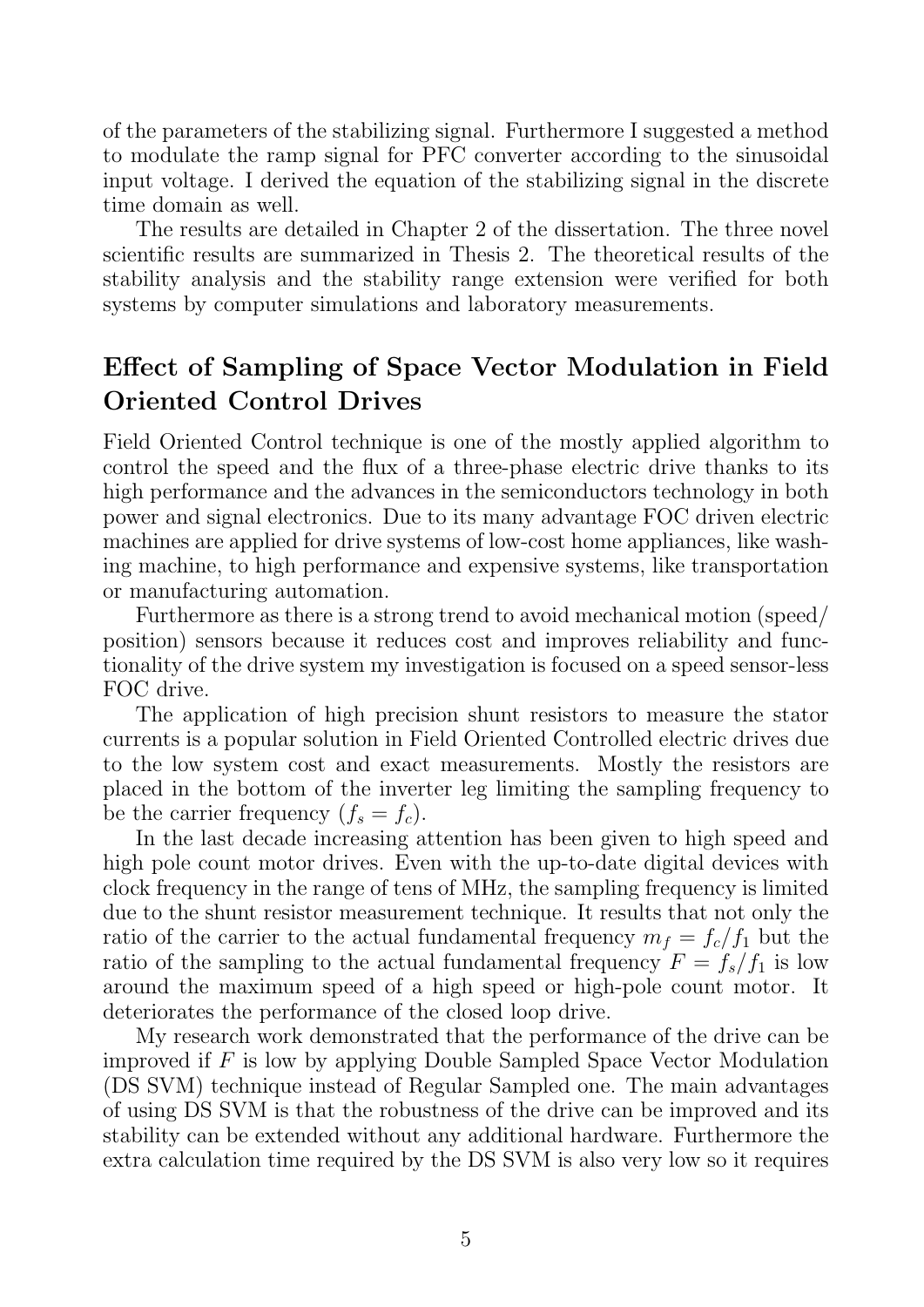very small time window in the precious processor time of the microcontroller or the DSP.

The results are detailed in Chapter 3 of the dissertation. The novel scientific result, verified by computer simulations and laboratory measurements, is summarized in Thesis 3.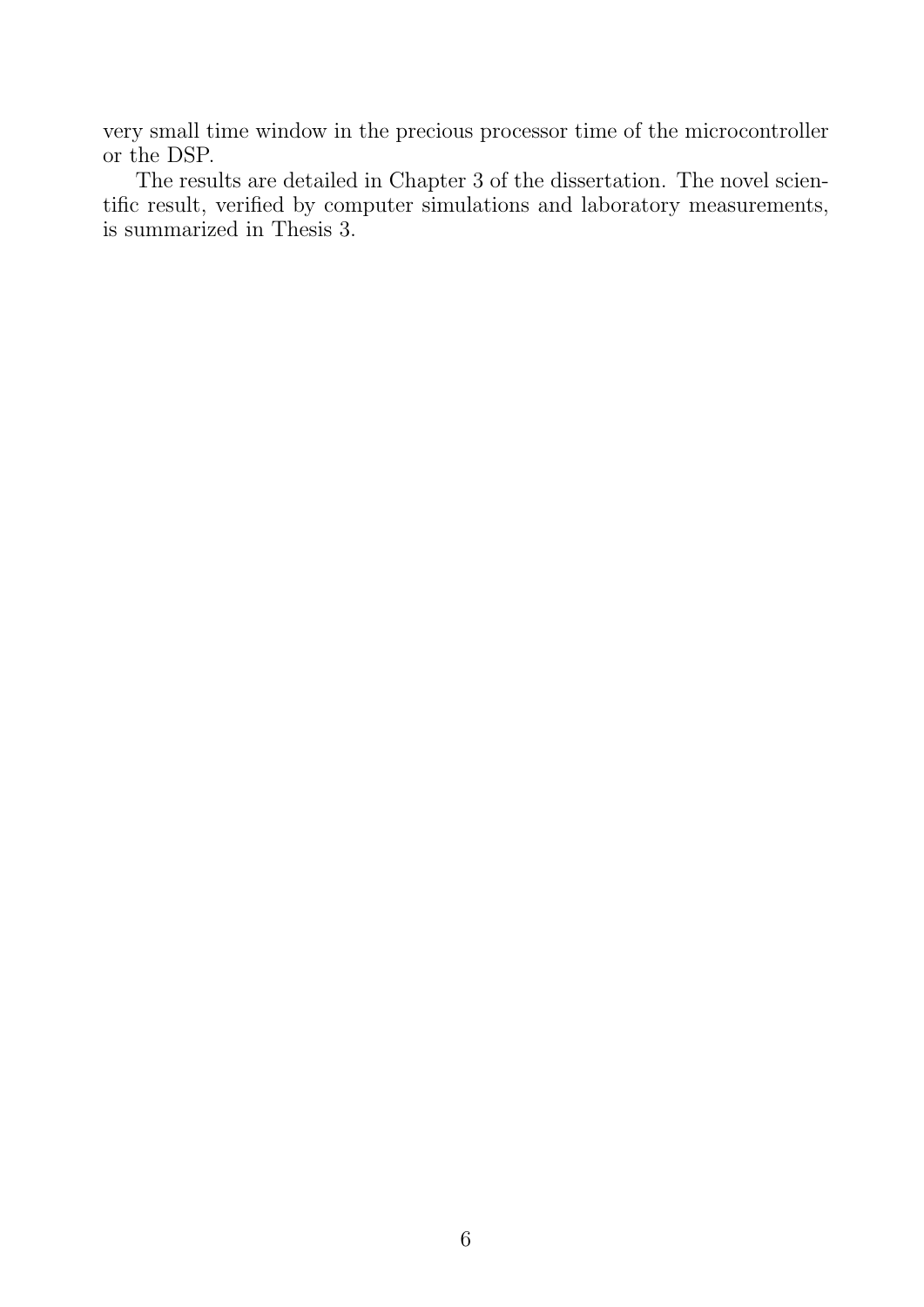## Theses

### Thesis 1

#### 1.a

The exact value of the DC component generated by carrier-based PWM algorithms can be calculated by the summation of the value of the reference signal  $v_{ref,x}$  at the switching instants  $\alpha_i$ 

$$
V_{DC,x} = \frac{1}{4m_f} \left( \sum_{i=1}^{2m_f} v_{ref,x}(\alpha_i) \right) V_{DC}
$$

where  $x$  denotes the particular PWM techniques.

In single phase system no DC component is generated for Natural Sampling carrier-based PWM, when the frequency ratio is odd. Furthermore DC component is generated using Oversampled carrier-based PWM techniques only when the number of samples during one carrier period  $n \geq 4$ . DC component is generated even both for Regular Sampled Third Harmonics Injection PWM and Regular Sampled Space Vector Modulation when the frequency ratio is  $m_f = 3$  and  $m_f = 3, 5, 7, 9, 15, 21...$ respectively. In three-phase system, when the frequency ratio  $m<sub>f</sub>$  is multiple of 3 or Regular Sampled PWM techniques are applied the DC components are cancelled in each phase voltage and no adverse effect is done. The dead time reduces the DC component.

#### 1.b

Even though the level of subharmonic voltage is low, the subharmonic stator flux and current can be surprisingly high due to the very low subharmonic frequency. It can cause serious detrimental effects as the subharmonic flux and current components results in considerable additional stator and rotor copper loss. The special parameters of ultra high speed machines further accentuate the detrimental effect of subharmonics.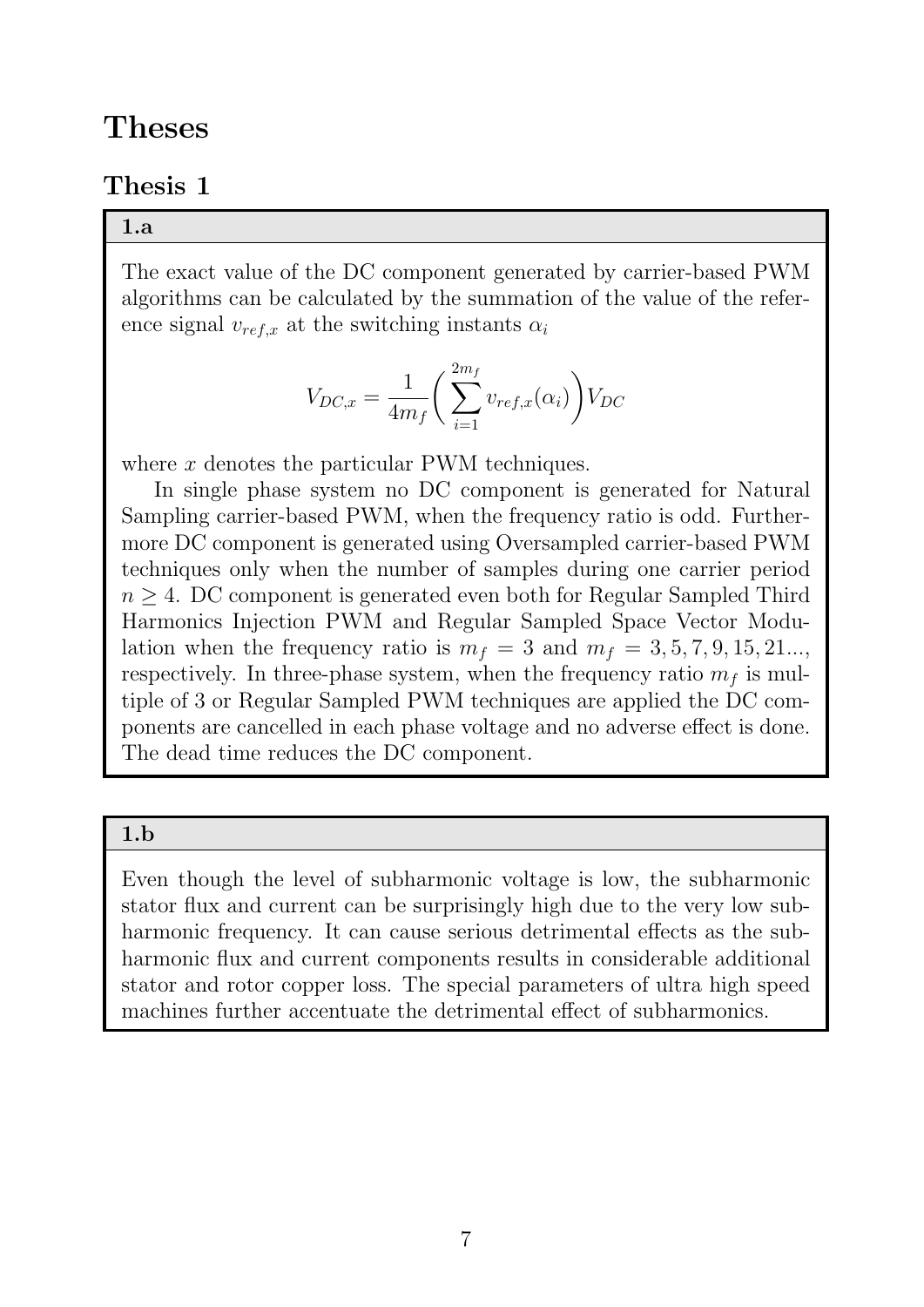#### 1.c

A novel algorithm, which calculates the intersection points of the carrier and the reference signal in real-time, is developed in digital microcontroller realizing the carrier based PWM techniques applying Natural Sampling with high precision in open loop.

Related journal papers: [J1, J2, J4] Related papers in conference proceedings: [P4, P5, P7, P8, P12]

## Thesis 2

#### 2.a

The Jacobian matrix of the Poincaré Map Function (PMF) of the peak current mode controlled permanent magnet dc drive system can be straightforward determined without the derivation of the PMF by using the auxiliary state vector when proportional-integrator type speed controller is applied.

#### 2.b

The critical phase angle, where oscillations start in the inductor current, of the digitally implemented average current mode controlled Power Factor Correction (PFC) converter can be calculated using the auxiliary state vector, when the digital computation delay was approximated by using the second-order Padé approximation and the effects caused by the Zero-Order Hold and the non ideal circuit elements were taken into consideration.

#### 2.c

The stable period-1 range can be extended both in the DC drive and in the PFC converter system by adding a stabilizing ramp signal to the control loop. The slope of the ramp signal can be calculated by using the auxiliary state vector. The ramp signal for PFC converter should be modulated according to the sinusoidal input voltage.

Related journal paper: [J3] Related papers in conference proceedings: [P1, P2, P9, P10, P11]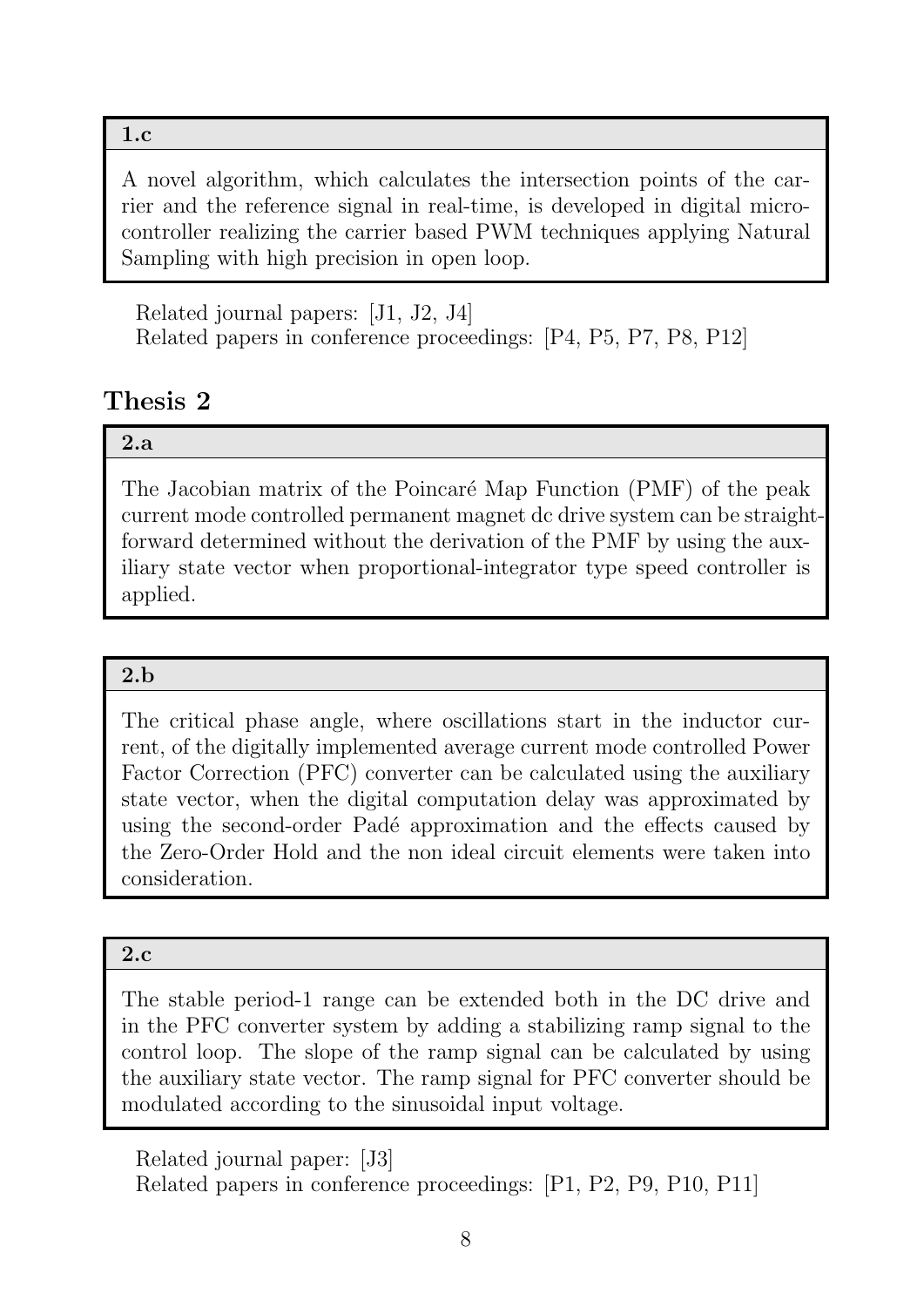### Thesis 3

#### 3.

The stability range of a speed sensor-less Field Oriented Controlled induction machine can be extended by recalculating the reference signal of the Space Vector Modulation algorithm at the negative peak of the carrier signal by approximating the rotor flux angle change when shunt resistors, placed on the bottom of the three phase inverter legs, are applied to measure the stator currents and the current sampling, the estimation and the calculation of the controllers take place at and after the positive peak of the triangular carrier signal.

Related papers in conference proceedings: [P3, P6]

Other publications connected indirectly or loosely to the dissertation [R1, R2, R3, R4, R5, R6, R7, R8, R9]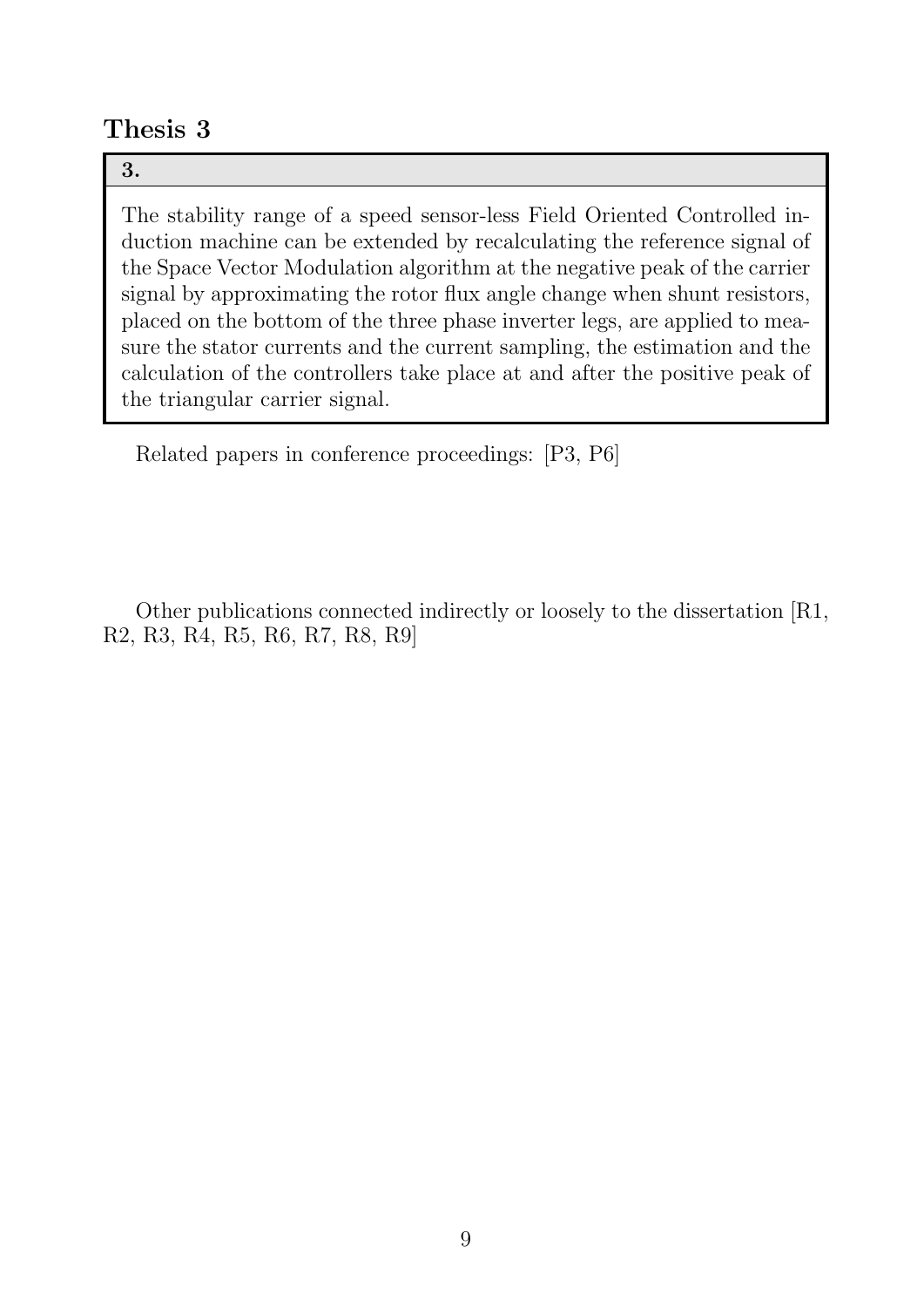## Journal papers

- [J1] **P. Stumpf**, R. K. Járdán, and I. Nagy, "Analysis of the impact of space vector modulation techniques on the operation of ultrahigh speed induction machines," Mathematics and Computers in Simulation, Elsevier, vol. 90, pp. 132–144, 2013.
- [J2] **P. Stumpf**, R. K. Járdán, and I. Nagy, "Subharmonics generated by space vector modulation in ultrahigh speed drives," IEEE Transactions on Industrial Electronics, vol. 59, no. 2, pp. 1029–1037, 2012.
- [J3] P. Stumpf and I. Nagy, "Motor drive stabilization in its chaotic region," Transactions on Electrical Engineering, vol. 1, no. 1, pp.  $19 - 25$ , 2012.
- [J4] R. K. Járdán, **P. Stumpf**, P. Bartal, Z. Varga, and I. Nagy, "A novel approach in studying the effects of subharmonics on ultrahigh-speed ac motor drives," IEEE Transactions on Industrial Electronics, vol. 58, no. 4, pp. 1274–1281, 2011.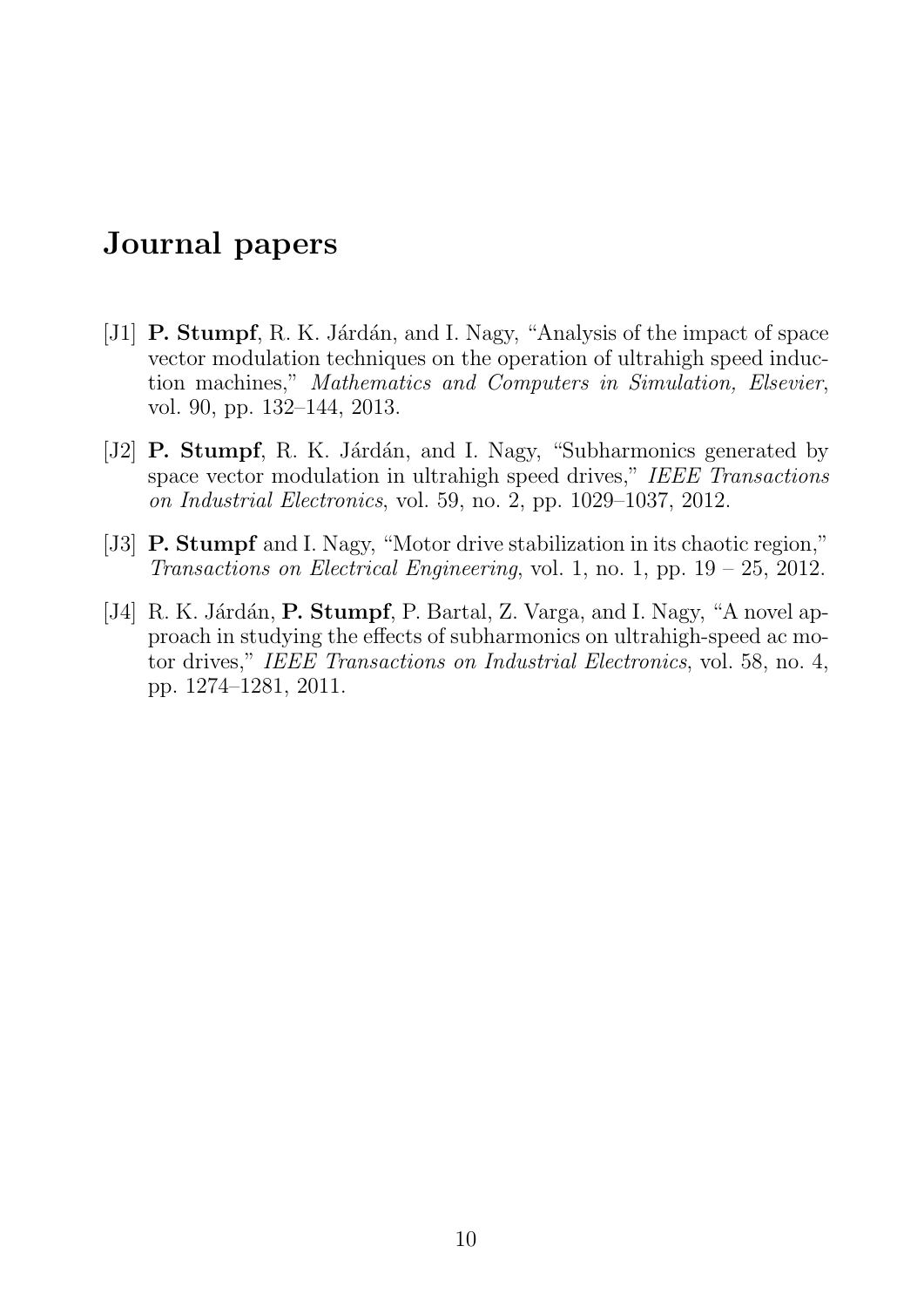# International Conference papers in Proceedings

11 papers in English, 1 paper in Hungarian

- [P1] **P. Stumpf**, A. Lőrincz, and I. Nagy, "Stability of digitally controlled PFC boost converter with auxiliary state vector," in 2013 IEEE International Symposium on Industrial Electronics (ISIE), Taipei, Taiwan, pp. 1–6, IEEE, 2013.
- [P2] **P. Stumpf**, A. Lőrincz, and I. Nagy, "Analysis and compensation of oscillations in digitally controlled pfc converter," in IECON 2013-39th Annual Conference on IEEE Industrial Electronics Society, Wien, Austria, pp. 8348–8353, IEEE, 2013.
- [P3] P. Stumpf, R. J. Kalman, and I. Nagy, "Digitally implemented naturally sampled svm applied in speed sensor-less field oriented controlled induction motor drive," in Proceedings of the 12th Brazilian Power Electronics Conference (COBEP2013), Gramado, Brazil, pp. 793–800, SO-BRAEP, 2013.
- [P4] **P. Stumpf**, R. K. Járdán, and I. Nagy, "Comparison of naturally sampled pwm techniques in ultrahigh speed drives," in 2012 IEEE International Symposium on Industrial Electronics (ISIE), Hangzhou, China, pp. 246–251, IEEE, 2012.
- [P5] P. Stumpf, R. K. Járdán, and I. Nagy, "DC components and subharmonics generated by naturally sampled pwm techniques," in IECON 2012-38th Annual Conference on IEEE Industrial Electronics Society, Montreal, Canada, pp. 327–332, IEEE, 2012.
- [P6] P. Stumpf, R. K. Jardan, and I. Nagy, "Effect of sampling space vector modulation in speed control loops of ultrahigh speed drives," in 2012 15th International Power Electronics and Motion Control Conference (EPE/PEMC), Novi Sad, Serbia, pp. LS6a–3, IEEE, 2012.
- [P7] P. Stumpf, Z. Varga, R. J. Kalman, and I. Nagy, "Analysis of space vector modulation techniques applied in voltage source converters of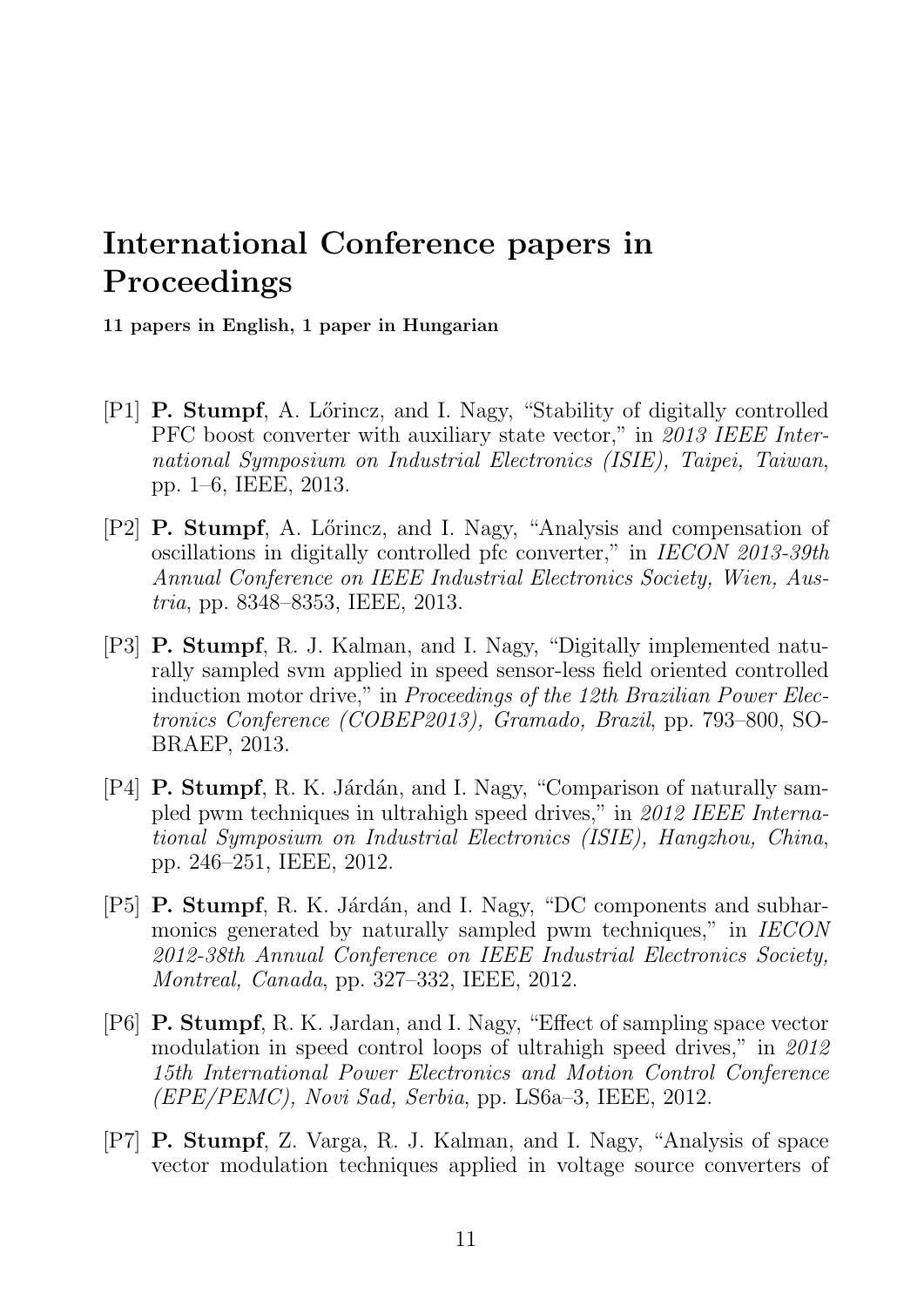ultrahigh speed induction motor drives," in Proceedings of the 2011- 14th European Conference on Power Electronics and Applications (EPE  $2011$ , Birmingham, UK, pp. 1–10, IEEE, 2011.

- [P8] P. Stumpf, D. T. Sepsi, R. K. Jardan, and I. Nagy, "Space vector modulation techniques applied in voltage source converters of ultrahigh speed induction machines," in 2011 IEEE International Symposium on Industrial Electronics (ISIE), Gdansk, Poland, pp. 402–407, IEEE, 2011.
- [P9] **P. Stumpf**, Z. Sütő, and I. Nagy, "Unexpected test results with variable structure nonlinear systems and their theoretical background," in PEIA 2011 Workshop on Power Electronics in Industrial Applications and Renewable Energy, Doha, Qatar, pp.  $39 - 44$ , IEEE, 2011.
- [P10] P. Stumpf and I. Nagy, "Állandó mágneses egyenáramú hajtás kaotikus viselkedése (in Hungarian)," in  $OGET$  XIX. Nemzetközi Gépészeti Találkozó, Csíksomlyó, Románia, pp. 335 – 338, 2011.
- [P11] P. Stumpf, A. Lorincz, and I. Nagy, "Analysis and compensation of chaotic response in DC motor drive," in 3rd International Students Conference on Electrodynamics and Mechatronics, Opole, Poland, pp. 83  $-88, 2011.$
- [P12] P. Stumpf, Z. Varga, T. Sepsi, R. K. Járdán, and I. Nagy, "Ultrahigh" speed induction machine overheated by subharmonics of pwm inverter," in IECON 2010-36th Annual Conference on IEEE Industrial Electronics Society, Glendale, USA, pp. 1754–1759, IEEE, 2010.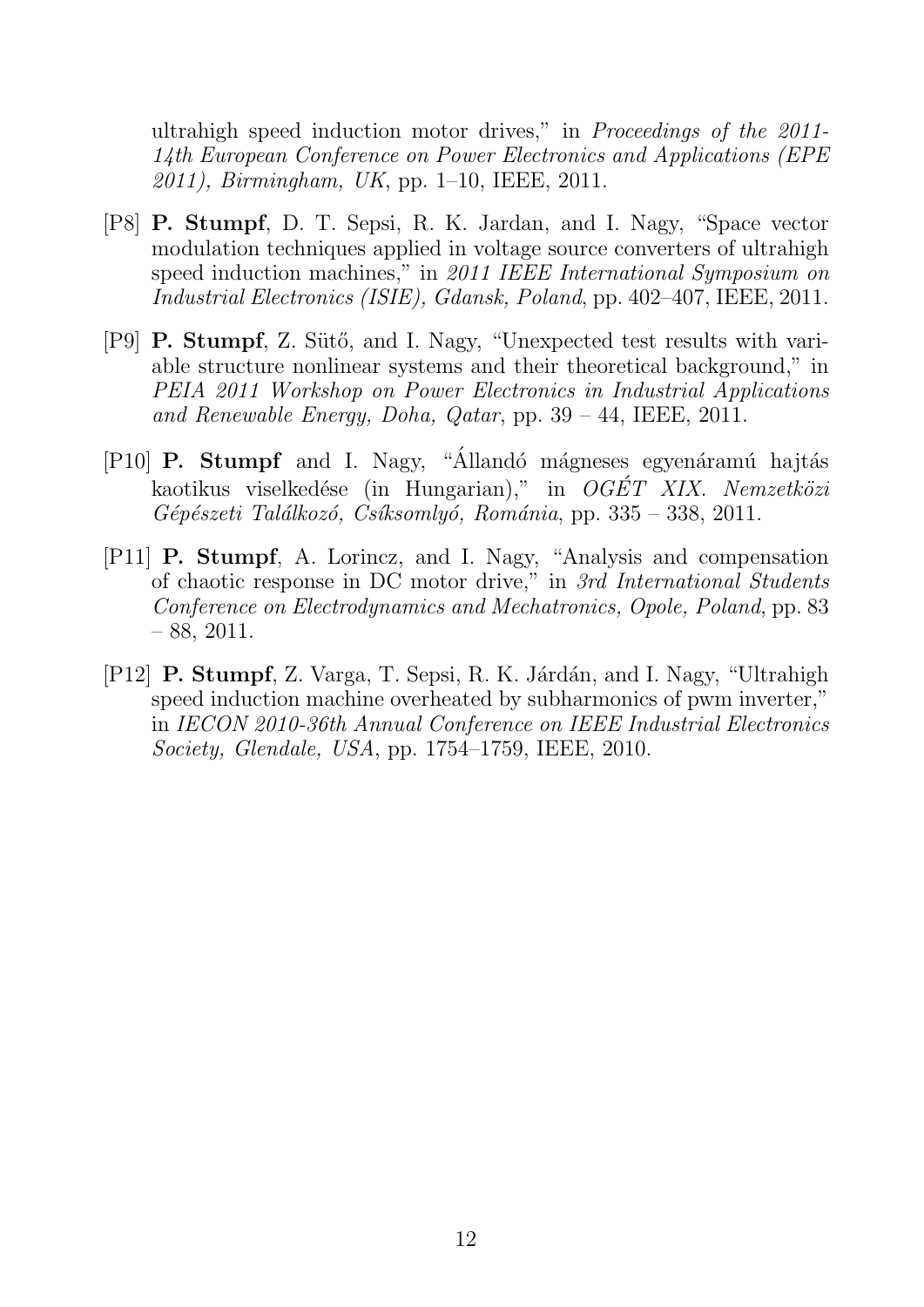# Other publications connected indirectly or loosely to the dissertation

- [R1] P. Stumpf and I. Nagy, "Study of doubly fed induction generator for wind power application," in *International Conference on Clean Elec*trical Power (ICCEP), Alghero, Italy, pp. 403–410, 2013.
- [R2] Z. Varga, **P. Stumpf**, R. K. Járdán, and I. Nagy, "Application of ultrahigh speed induction machine for waste or renewable energy recovery," International Journal of Renewable Energy Research (IJRER), vol. 1, no. 4, pp. 200–211, 2012.
- [R3] **P. Stumpf**, Z. Sütő, and I. Nagy, "Phenomena discovered in development phase in variable structure systems and their explanations, keynote speak," in The 3rd Power Electronics, Drive systems and Technologies Conference (PEDSTC), Tehran, Iran, 2012.
- [R4] P. Stumpf, D. T. Sepsi, R. K. Jardan, and I. Nagy, "Comparative analysis of ICEVs and different types of EVs," in ELECTRIMACS, Paris, France, pp. 1–6, 2011.
- [R5] Z. Varga and **P. Stumpf**, "Villamos hajtások (in Hungarian)," ElektroNet, vol. 20, no. 2, pp. 12–15, 2011.
- [R6] P. Stumpf, "Multimedia material for teaching and e-learning in nonlinear dynamics and power electronics," in 2010 IEEE International Symposium on Industrial Electronics (ISIE), Bari, Italy, pp. 3906– 3911, IEEE, 2010.
- [R7] P. Stumpf, R. K. Jardan, and I. Nagy, "Dynamics of different speed controls of ultra high speed induction generator using approximate and accurate model," in 2010 International Symposium on Power Electronics Electrical Drives Automation and Motion (SPEEDAM), Pisa, Italy, pp. 1024–1029, IEEE, 2010.